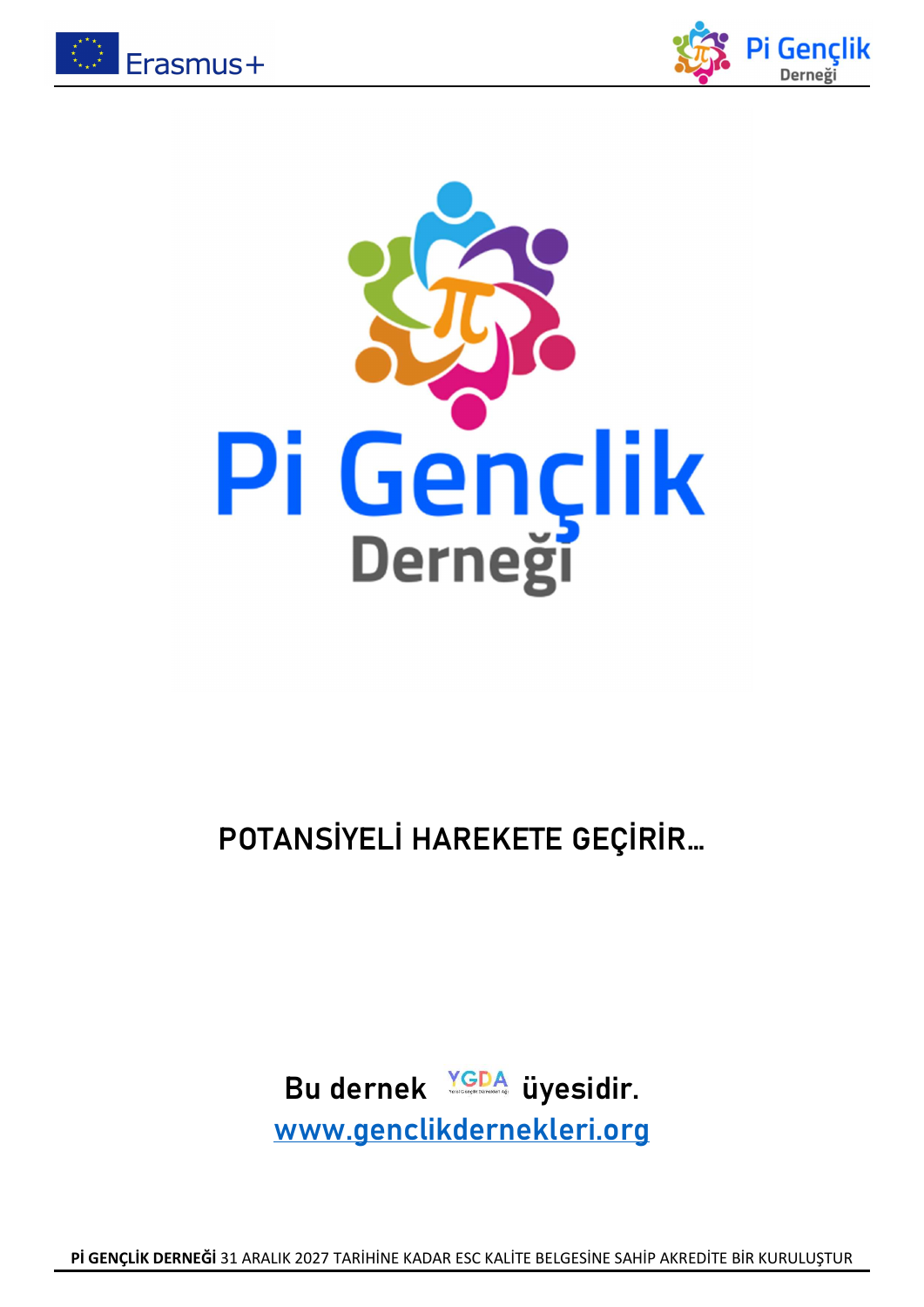



### ESC-406 POLONYA GÖNÜLLÜLÜK PROJESİ KATILIMCI ÇAĞRISI

| <b>Project Dates</b>        | : 22 July 2022 – 6 August 2022                       |
|-----------------------------|------------------------------------------------------|
| <b>Project Duration</b>     | : 2 Weeks                                            |
| <b>Project Venue</b>        | : Michalowo (Poland)                                 |
| <b>Number Of Volunteer</b>  | : 1 (One)                                            |
| <b>Sending Organization</b> | : Pi Youth Association (Pi Gençlik Derneği) – Turkey |
| <b>Application Deadline</b> | : 15 May 2022 untill 23.00                           |
| <b>Application Address</b>  | : www.genclikdernekleri.org                          |

#### Activity Description

We are lookıng for "Green heroes" for our project in frame of ESC group volunteering: The main theme of the project is ecology. The main objectives are: increasing ecological awareness among project participants and target groups (especially children in rural area) and awareness of own responsibility for the environment and surrounding. To the general theme of "ecology" we also want to include themes such as: healthy lifestyle and outdoor sports, nature education, intercultural education, sustainable development, "zero / less waste" and promoting the permaculture idea. Volunteers will become local animators and ecology educators for local community. Volunteers will organize various actions such as:

- organizing free time activities for children in form of creative workshops (mostly in the field of ecology)
- organizing outdoor activities and cleaning events of the forest and public area
- Cultural animation of the local community during local even

#### Accommodation, food and transport arrangements

All volunteers will live in an ecological camp so you need to be prepare for:

- sleeping in a large military tent taking your own mat and sleeping bag
- ecological outdoor shower
- a compost toilet in the nature cooking on the fire
- living in the spirit of less-waste in general.

Travel costs will be reimbursed from project budget. Food or groceries to prepare meals will be provided. The volunteers during all project limit the production of garbage, the usage of electricity and the usage of water.

#### Training During the Activity

During project all volunteers will take part in introductory training, basic polish language and introduction into polish culture. However the most important will be workshops about zero and less waste and ecological lifestyle, since volunteers should become an ecology educators. Because of this, we also plan to spend all time during project living in the spirit of less waste. We will also offer some basic workshop about leading activities for kids and teenagers as well as cultural animation, so during second part of the project, everyone will know how to do it.

Pİ GENÇLİK DERNEĞİ 31 ARALIK 2027 TARİHİNE KADAR ESC KALİTE BELGESİNE SAHİP AKREDİTE BİR KURULUŞTUR